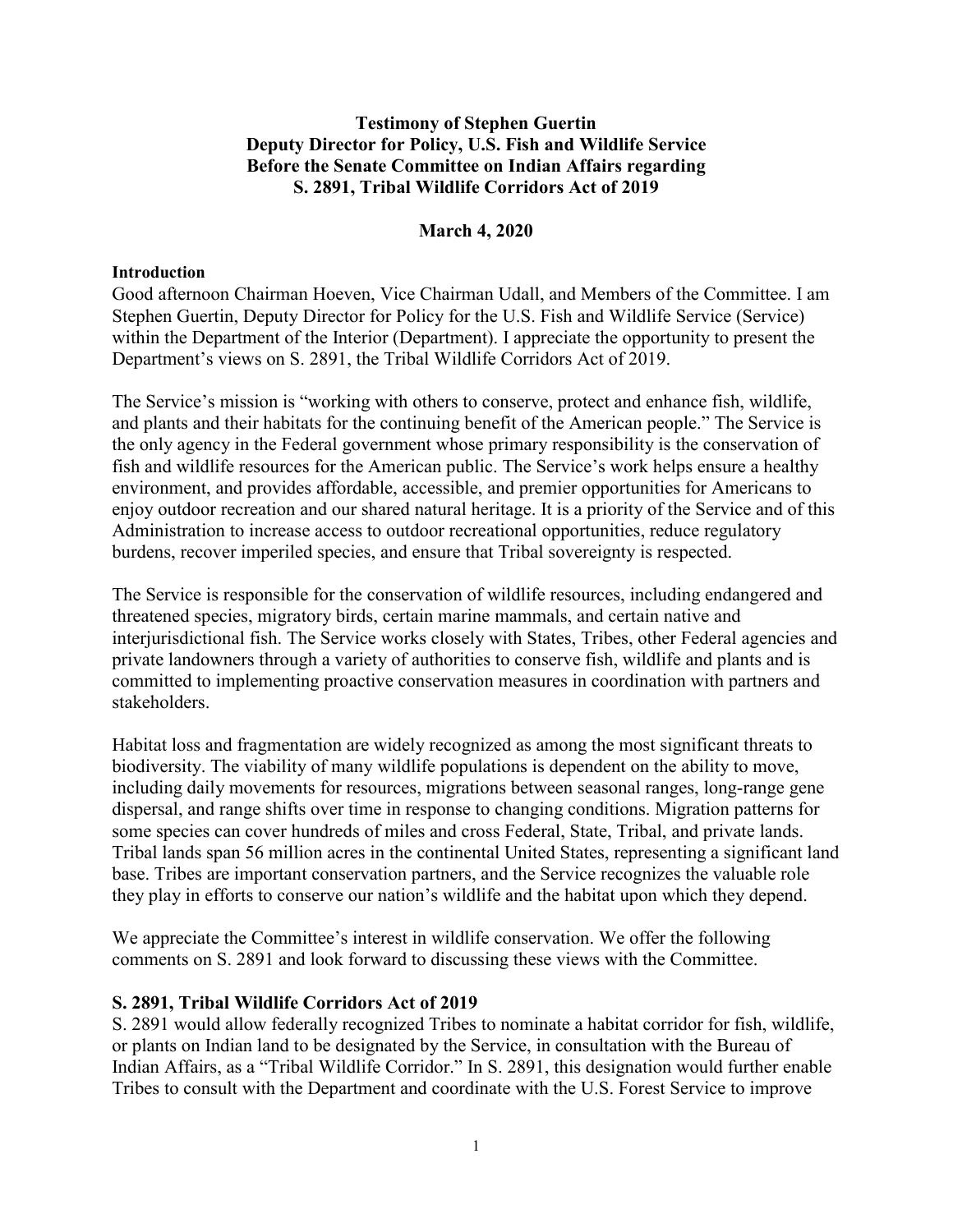habitat connectivity between the Tribal Wildlife Corridor and public lands. S. 2891 authorizes the U.S. Department of Agriculture to prioritize expansion of a Tribal Wildlife Corridor onto private lands under certain Farm Bill conservation programs. The legislation also requires the Service to provide technical assistance to Tribes and to establish a grant program to support Tribal Wildlife Corridors.

The Department supports the intent of S. 2891 to improve coordination between Tribes and federal agencies in efforts to conserve wildlife. Conserving wildlife corridors using a voluntary and non-regulatory approach is a priority for this Administration. For example, in 2018, the Secretary of the Interior issued Secretarial Order 3362 (S.O. 3362) to improve habitat quality in western big game winter range and migration corridors for pronghorn, elk, and mule deer.

While Tribes are not specifically mentioned in S.O. 3362, the Department is supporting projects and providing technical assistance to several Tribes. For example, the U.S. Geological Survey (USGS) is leading a Corridor Mapping Team that is working with the Southern Ute Indian Tribe and Jicarilla Apache Nation to map GPS collar data collected by the Tribes from deer and elk in southern Colorado and northern New Mexico. USGS is also conducting a GPS collar tracking study on deer and elk migrations across the Wind River Reservation. The project is a collaboration with the Eastern Shoshone and Northern Arapaho Tribal Game and Fish Department, the Service, and The Nature Conservancy. Additionally, through a partnership among the Department, industry, the National Fish and Wildlife Foundation (NFWF), and others, Tribes are eligible to apply for funding for projects, or for projects to be conducted on their land in support of S.O. 3362. In the first grant cycle, NFWF funded a project in the San Juan Basin of Colorado to facilitate safe movement of deer and elk to access summer and winter range habitat on the Southern Ute Indian, Federal, State, and private lands via two newly constructed overpass and underpass structures.

The Service's Native American Program (Program) works to enhance Government-to-Government relations with federally recognized Indian Tribal governments by coordinating the consultation process between the Service and Tribes, ensuring that Native American interests are considered in project planning and implementation, and that national plans and actions implement the Service's Native American Policy. The Program supports training for Service employees to address Tribal trust responsibilities, and coordinates and supports workshop and training opportunities for Tribal members on the preparation of grant applications and other topics. The Program also administers the Tribal Wildlife Grants (TWG) Program, which provides competitive grant awards to Tribes for projects that benefit fish, wildlife, and habitat of cultural or traditional importance. Since its inception in 2003, the TWG Program has awarded more than \$94 million to Federally recognized Native American Tribes, supporting more than 456 conservation projects, many of which address fish and wildlife corridors and habitat connectivity.

For example, the Service awarded a grant to the Penobscot Nation in Maine to protect and restore its historic sustenance fisheries, including endangered Atlantic salmon, within the Penobscot River watershed. The project involved population and habitat surveys, planting of eggs and stocking of adult fish, and removal of barriers to fish passage on Tribal lands, among other activities. These are just a sample of the many grants the Service has awarded to Tribes